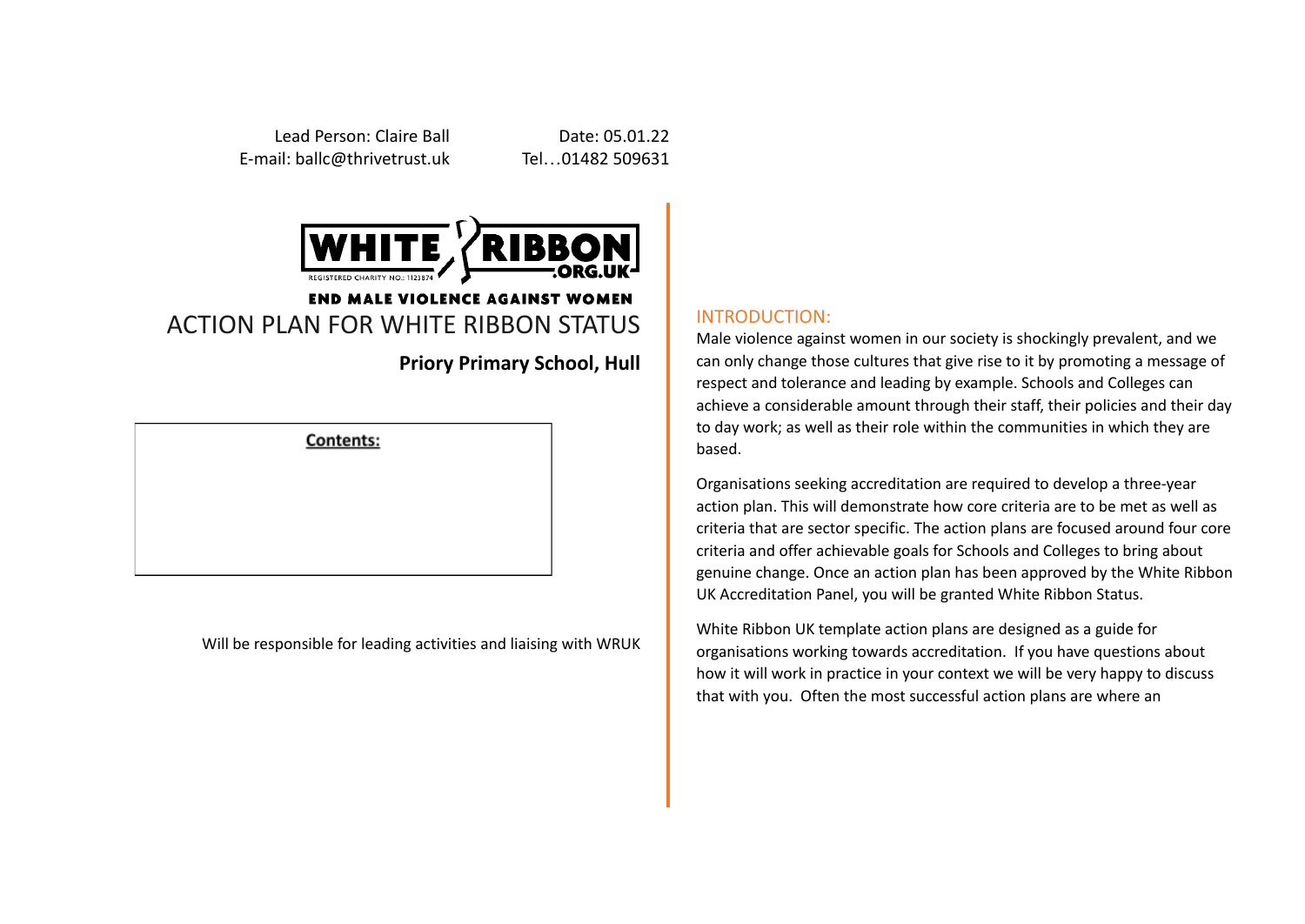organisation has applied creativity and their own experience so please do not feel restricted by the template.

All our action plans were reviewed in early 2019. We would welcome your feedback.

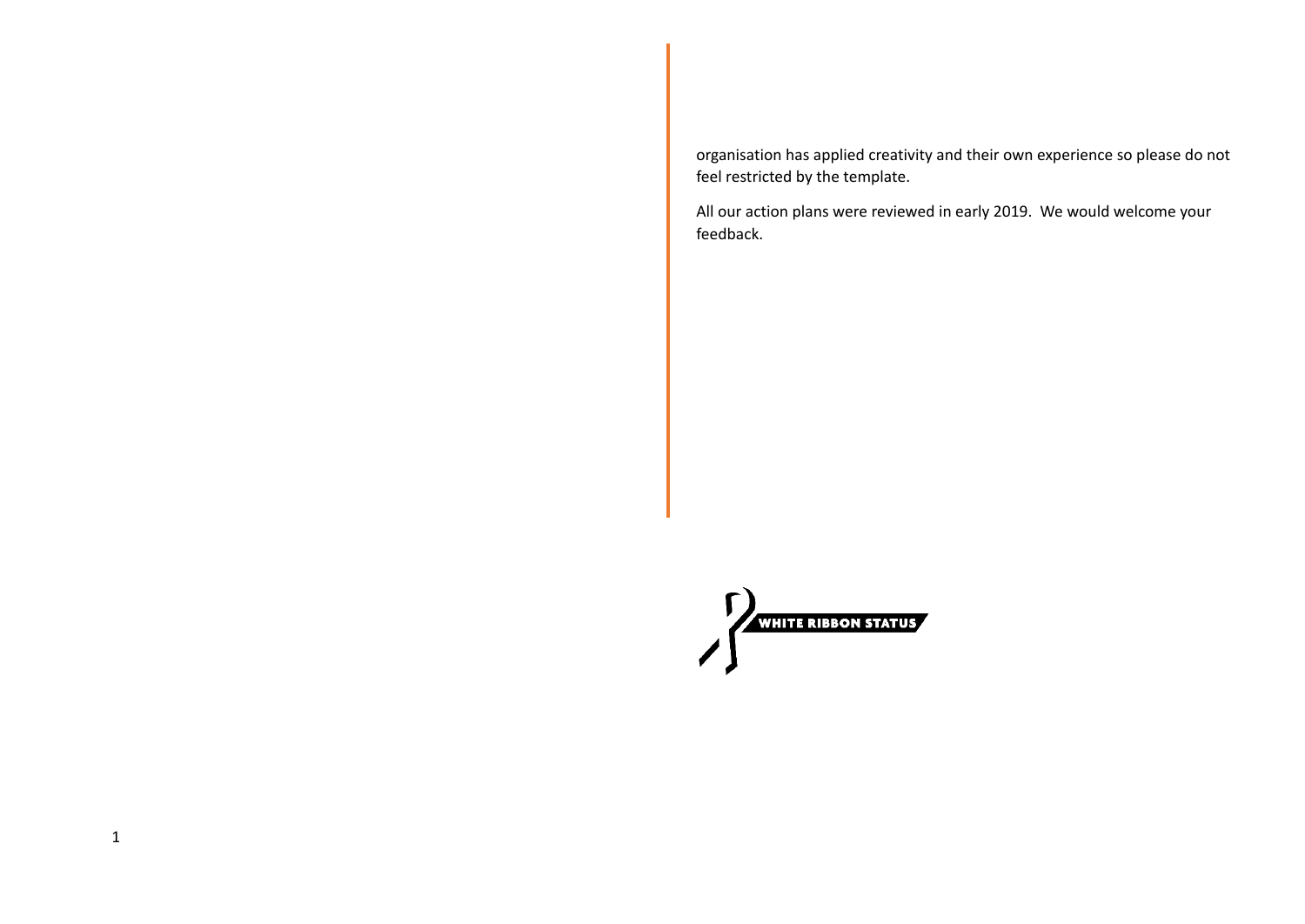

## Education Award Action Plan

**END MALE VIOLENCE AGAINST WOMEN** 

| Criteria:                                                                                                                                                                     | Actions planned over the next 3 years                                                                                                                                                                                                                                                                                                                                                                                                                                                                                              | <b>Date</b><br>(Y1/2/3)<br>):    | <b>Evidence:</b><br>(How will you<br>demonstrate<br>this?)                                                                                                                                         | Who is the lead<br>person?<br>(Initials only,<br>Inc. tel. & email): | <b>Date</b><br>comp'd: | <b>Planned outcomes:</b><br>(benefits, aims, areas of<br>development, challenges,<br>successes)                                                                                                                                                                                                                        | <b>Achieve</b><br>d<br>(Y/N): |
|-------------------------------------------------------------------------------------------------------------------------------------------------------------------------------|------------------------------------------------------------------------------------------------------------------------------------------------------------------------------------------------------------------------------------------------------------------------------------------------------------------------------------------------------------------------------------------------------------------------------------------------------------------------------------------------------------------------------------|----------------------------------|----------------------------------------------------------------------------------------------------------------------------------------------------------------------------------------------------|----------------------------------------------------------------------|------------------------|------------------------------------------------------------------------------------------------------------------------------------------------------------------------------------------------------------------------------------------------------------------------------------------------------------------------|-------------------------------|
| I. Strategic<br>Leadership                                                                                                                                                    |                                                                                                                                                                                                                                                                                                                                                                                                                                                                                                                                    |                                  |                                                                                                                                                                                                    |                                                                      |                        |                                                                                                                                                                                                                                                                                                                        |                               |
| Identify a member/s of<br>senior<br>leadership/executive to<br>be the strategic lead for<br>White Ribbon<br>Accreditation and a<br>White Ribbon<br>Ambassador or<br>Champion. | Claire Ball: Assistant Head Teacher and<br>Designated Safeguarding Lead - White Ribbon<br>Champion<br>Ann Matthews: Deputy Safeguarding lead and<br>Pastoral Lead - White Ribbon Champion                                                                                                                                                                                                                                                                                                                                          | Y1<br>Y2<br>Y2                   | Termly meetings of<br>the White Ribbon<br>Steering group                                                                                                                                           | CB (AHT & DSL)<br>ballc@thrivetrust.uk<br>01482 509631               |                        | A range of people as Ambassadors<br>and Champions from all areas of<br>school eg female, male, Senior<br>Leaders, Pastoral Team, Health.                                                                                                                                                                               |                               |
| Governance<br>body/executive agree<br>to a White Ribbon UK<br>commitment.                                                                                                     | Tracey Parkinson, Safeguarding Governor, to<br>become a White Ribbon Champion to review the<br>White ribbon pledge at Governors' meetings<br>annually.<br>At termly Governor's meetings Tracey to inform<br>Governors of the work being completed around<br>White ribbon and take Governor ideas and<br>suggestions to feedback to the steering group.<br>Tracey to meet with the Safeguarding lead half<br>termly to discuss safeguarding concerns and any<br>ways the white ribbon resources can support<br>safeguarding issues. | Y1<br>$\mathsf{Y}2$<br><b>Y2</b> | Governors meetings<br>minutes<br>Safeguarding<br>governor reports                                                                                                                                  | <b>TP</b><br>parkinsont@thrivetru<br>st.uk                           |                        | Governors fully supportive of the<br>White Ribbon campaign and actively<br>supporting with suggestions.                                                                                                                                                                                                                |                               |
| Nominate a lead<br>person to oversee the<br>development and<br>implementation of a<br>WRUK strategy, they<br>will monitor progress<br>and report back to<br>WRUK.             | Claire Ball- Assistant Head Teacher and<br>Designated Safeguarding Lead White Ribbon<br>Champion                                                                                                                                                                                                                                                                                                                                                                                                                                   | Y1<br>Y2<br><b>Y2</b>            | Termly meetings of<br>the White Ribbon<br>Steering group to<br>devise and review<br>the action plan.<br>Regular meetings<br>with WRUK to report<br>implementation and<br>impact of action<br>plan. | CB (AHT & DSL)<br>ballc@thrivetrust.uk<br>01482 509631               |                        | Termly meetings of the White Ribbon<br>Steering group to review<br>implementation and impact of action<br>plan.<br>WRUK updated regularly with<br>implementation and impact of action<br>plan showing positive changes and<br>attitudes in the school and community<br>regarding ending male violence<br>toward women. |                               |
| Establish a White<br>Ribbon UK Steering<br>Group to oversee the                                                                                                               | White ribbon steering group                                                                                                                                                                                                                                                                                                                                                                                                                                                                                                        | Y1<br>Y2<br>Y2                   | Aut, Spr, Sum<br>Steering group<br>review meetings                                                                                                                                                 | CB (AHT & DSL)                                                       |                        | Termly meetings of the White Ribbon<br>Steering group to review                                                                                                                                                                                                                                                        |                               |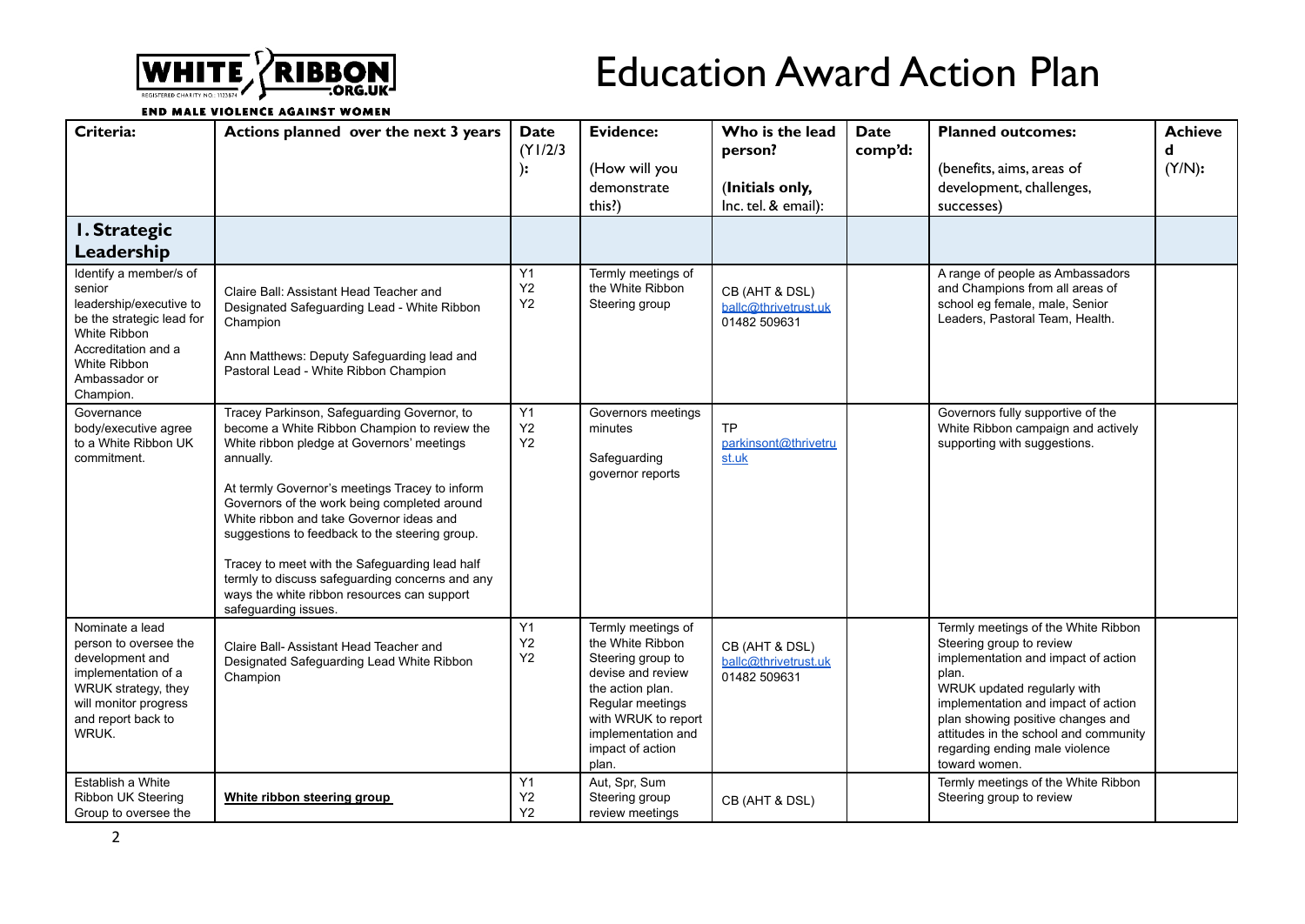| agreed Action Plan.<br>Lead members of the<br>steering group should<br>be White Ribbon<br>Ambassadors or<br>Champions.                                                                                     | Claire Ball: Assistant Head Teacher and<br>Designated Safeguarding Lead - White Ribbon<br>Champion<br>Ann Matthews: Deputy Safeguarding lead and<br>Pastoral Lead - White Ribbon Champion<br>Rachael Ramage: School Nurse and existing<br>White Ribbon Champion for CHCP.<br>Phil Naulls: Site Facility Officer - White Ribbon<br>Ambassador<br>Tracey Parkinson: Safeguarding Governor - White<br>Ribbon Champion<br>Steering group to meet termly to plan initiatives<br>and review action plan.<br>Pastoral team CB, AM, RR to meet half termly to | Aut, Spr,<br>Sum<br>review<br>meetings<br>with<br>steering<br>group.<br>Past<br>team<br>meet Aut<br>1, Aut 2,<br>Spr 1,<br>Spr 2,<br>Sum 1,<br>Sum 2. | with steering group<br>minutes of<br>meetings.<br>Pastoral team meet<br>Aut 1, Aut 2, Spr 1,<br>Spr 2, Sum 1, Sum<br>2 minutes of<br>meetings. | ballc@thrivetrust.uk<br>01482 509631                                                                                                      | implementation and impact of action<br>plan.<br>Half termly meetings of the pastoral<br>team to review implementation and<br>impact of action plan.<br>The White Ribbon ethos is embedded<br>in our practice. |  |
|------------------------------------------------------------------------------------------------------------------------------------------------------------------------------------------------------------|-------------------------------------------------------------------------------------------------------------------------------------------------------------------------------------------------------------------------------------------------------------------------------------------------------------------------------------------------------------------------------------------------------------------------------------------------------------------------------------------------------------------------------------------------------|-------------------------------------------------------------------------------------------------------------------------------------------------------|------------------------------------------------------------------------------------------------------------------------------------------------|-------------------------------------------------------------------------------------------------------------------------------------------|---------------------------------------------------------------------------------------------------------------------------------------------------------------------------------------------------------------|--|
| Ensure there is an HR<br>policy/policies in place<br>that cover male<br>violence against<br>women and domestic<br>abuse.                                                                                   | review action planning,<br>Peer on Peer Sexual abuse policy 2021<br>Safeguarding Policy 2021<br>Policies reviewed annually, all staff read and sign                                                                                                                                                                                                                                                                                                                                                                                                   | Y1<br>Y <sub>2</sub><br>Y3                                                                                                                            | Google form to say<br>all staff have read<br>and signed the<br>policies.<br>Policies on school<br>website.                                     | CB (AHT & DSL)<br>ballc@thrivetrust.uk<br>01482 509631                                                                                    | All staff are aware of the clear policy<br>to follow of male violence against<br>women and domestic abuse.                                                                                                    |  |
| Demonstrate that you<br>have developed a staff<br>training strategy that<br>includes male violence<br>against women<br>(including sexual<br>violence, coercive<br>control, consent and<br>domestic abuse). | Year 1-2021-22<br>TES Develop online 'Domestic Abuse: Children<br>and Young People' to be completed by all staff in<br>Autumn<br>Repeat course 2024<br>TES Develop online 'Raising Awareness of Peer<br>on Peer Abuse" to be completed by all staff in<br>Spring<br>Repeat course 2025<br>TES Develop online 'Raising Awareness of<br>Honour Based Abuse and Forced Marriage" to be<br>completed by all staff in Summer<br>Repeat course 2025<br>Year 2-2022-23                                                                                       | Y1<br>Y2<br>Y3<br>Training<br>schedule<br>for each<br>year.                                                                                           | Training register that<br>staff have attended.<br>Kept centrally by<br>Julie Swallow/Daisy<br>Kirlew                                           | CB (AHT & DSL)<br>ballc@thrivetrust.uk<br>01482 509631<br>JS, School Business<br>Manager / DK -<br><b>Executive Business</b><br>Assistant | Staff have a clear knowledge of male<br>violence against women (including<br>sexual violence, coercive control,<br>consent and domestic abuse).                                                               |  |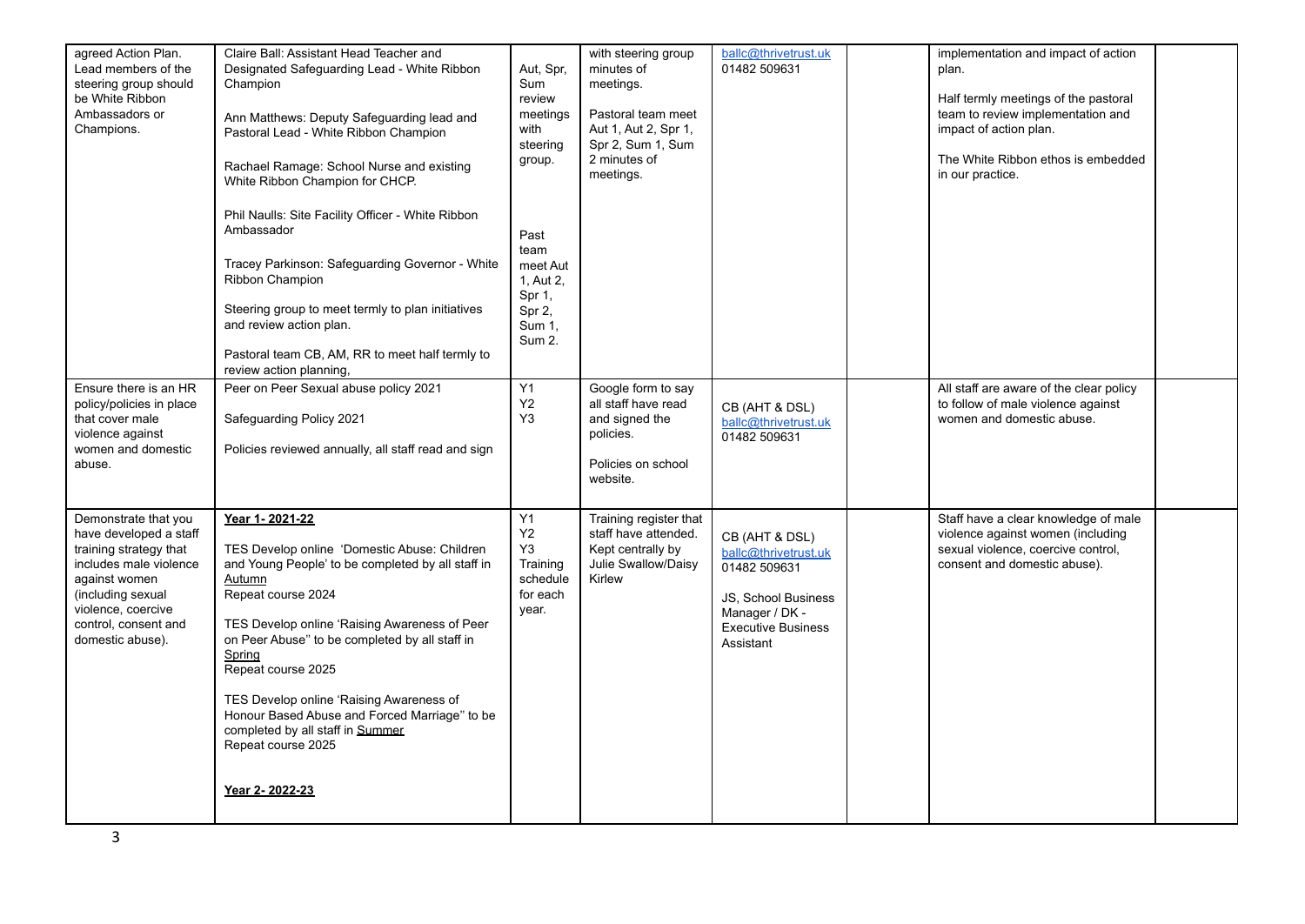| TES Develop online 'Harmful Sexual Behaviours'<br>to be completed by all staff in Autumn<br>Repeat course 2025                                            |  |  |  |
|-----------------------------------------------------------------------------------------------------------------------------------------------------------|--|--|--|
| TES Develop online 'Reflective Safeguarding<br>Practice for Schools' to be completed by all staff in<br>Autumn<br>Repeat course 2025                      |  |  |  |
| TES Develop online 'Raising Awareness of<br>Honour Based Abuse and Forced Marriage" to be<br>completed by all staff in Spring<br>Repeat course 2026       |  |  |  |
| TES Develop online 'Online Safety' to be<br>completed by all staff in Summer<br>Repeat course 2026                                                        |  |  |  |
| Year 3-2023-24                                                                                                                                            |  |  |  |
| TES Develop online 'Raising Awareness of LGBT'<br>to be completed by all staff in Autumn<br>Repeat course 2026                                            |  |  |  |
| TES Develop online 'Female Genital Mutilation<br>Awareness' to be completed by all staff in Spring<br>Repeat course 2027                                  |  |  |  |
| TES Develop online 'Sexual Violence and<br>Harrassment between Children and Young<br>People" to be completed by all staff in Summer<br>Repeat course 2027 |  |  |  |
| Renew White ribbon accreditation Nov 2024                                                                                                                 |  |  |  |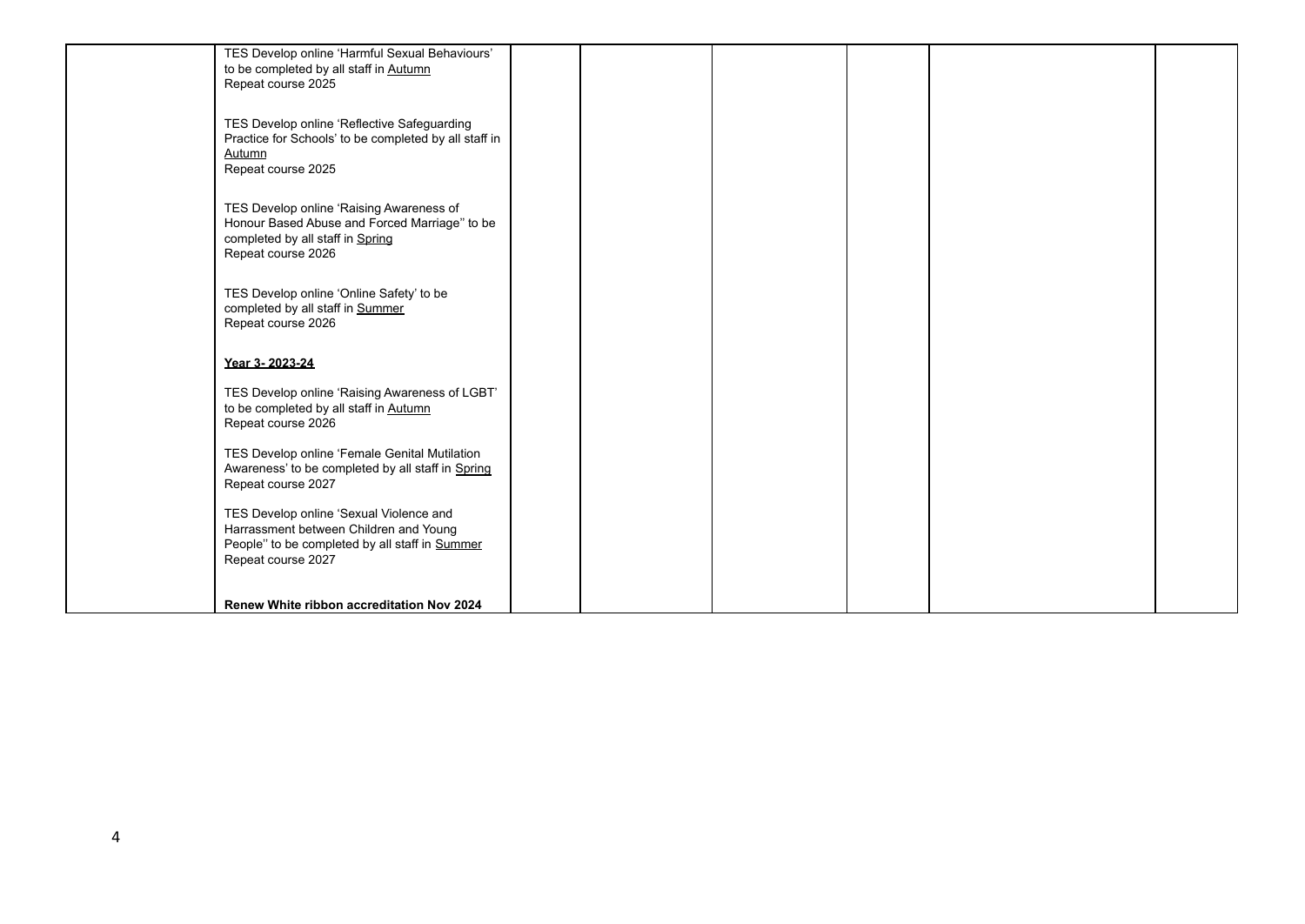| 2. Engaging<br>Men & Boys                                                                                                                                                                                                |                                                                                                                                                                                                                                                                                                                                                                                                                                                                                                                                                                                                                                                                                                                                                                                                                                                                                                                          |                                  |                                                                                                                                                                                                                                                                                                                                                        |                                                        |                                                                                                                                                                                 |  |
|--------------------------------------------------------------------------------------------------------------------------------------------------------------------------------------------------------------------------|--------------------------------------------------------------------------------------------------------------------------------------------------------------------------------------------------------------------------------------------------------------------------------------------------------------------------------------------------------------------------------------------------------------------------------------------------------------------------------------------------------------------------------------------------------------------------------------------------------------------------------------------------------------------------------------------------------------------------------------------------------------------------------------------------------------------------------------------------------------------------------------------------------------------------|----------------------------------|--------------------------------------------------------------------------------------------------------------------------------------------------------------------------------------------------------------------------------------------------------------------------------------------------------------------------------------------------------|--------------------------------------------------------|---------------------------------------------------------------------------------------------------------------------------------------------------------------------------------|--|
| Appoint male<br>Ambassador/s from<br>within your<br>school/college if<br>possible. All White<br>Ribbon<br>Ambassadors are<br>asked to agree to<br>the Code of<br><b>Conduct and Make</b><br>the White Ribbon<br>Promise. | Phil Naulla - SFO and White Ribbon Ambassador<br>Zac Oakshott - PE Coach and WR Ambassador<br>Any others?                                                                                                                                                                                                                                                                                                                                                                                                                                                                                                                                                                                                                                                                                                                                                                                                                | YI<br>Y <sub>2</sub><br>Y3       | Aut, Spr, Sum<br>review meetings<br>with steering<br>group.<br>Pastoral team<br>meet Aut 1, Aut 2,<br>Spr 1, Spr 2, Sum<br>I, Sum 2.                                                                                                                                                                                                                   | CB (AHT & DSL)<br>ballc@thrivetrust.uk<br>01482 509631 | Strong male ambassadors on<br>our school team who have a<br>male staff voice and can<br>influence and make a positive<br>change to staff, pupils, parents<br>and our community. |  |
| How will you<br>promote making the<br><b>White Ribbon</b><br>Promise and wearing<br>a White Ribbon<br>amongst governors,<br>staff and more<br>widely (parents,<br>community partners,<br>businesses).                    | White Ribbons purchased Oct 2021 for ALL staff<br>Termly White Ribbon parent and local community<br>event to promote the white ribbon promise and<br>awareness amongst our parents. This event will<br>include our steering group males, females, SLT,<br>Governors, parents, School Nurse, Pastoral team<br>who can support parents and signpost them if<br>they require support.<br>White ribbon annual day 25th November.<br>Termly white ribbon event for children to raise<br>their awareness of ending male violence against<br>women.<br>Expect respect toolkit embedded in our<br>curriculum.<br>PSHCE Jigsaw curriculum embedded F1-Y6<br>healthy relationships.<br>White Ribbon section on school website to<br>promote to parents. Links to agencies for support<br>and WRUK.<br>White ribbon promoted at our weekly drop in<br>parents events with school nurse<br>Renew White ribbon accreditation Jan 2025 | YI<br>Y2<br>Y3<br>throug<br>hout | Staff actively wear<br>white ribbons.<br>Half termly parent<br>events on Twitter,<br>photos.<br>Termly white ribbon<br>event for children on<br>Twitter<br>Evidence of pupil's<br>work completed form<br>the 'Expect Respect'<br>toolkit.<br>Evidence of pupil's<br>work completed from<br>the PSHCE Jigsaw<br>curriculum on healthy<br>relationships. | CB (AHT & DSL)<br>ballc@thrivetrust.uk<br>01482 509631 | A raised awareness of the white<br>ribbon promise amongst staff,<br>parents, pupils and the local<br>community.                                                                 |  |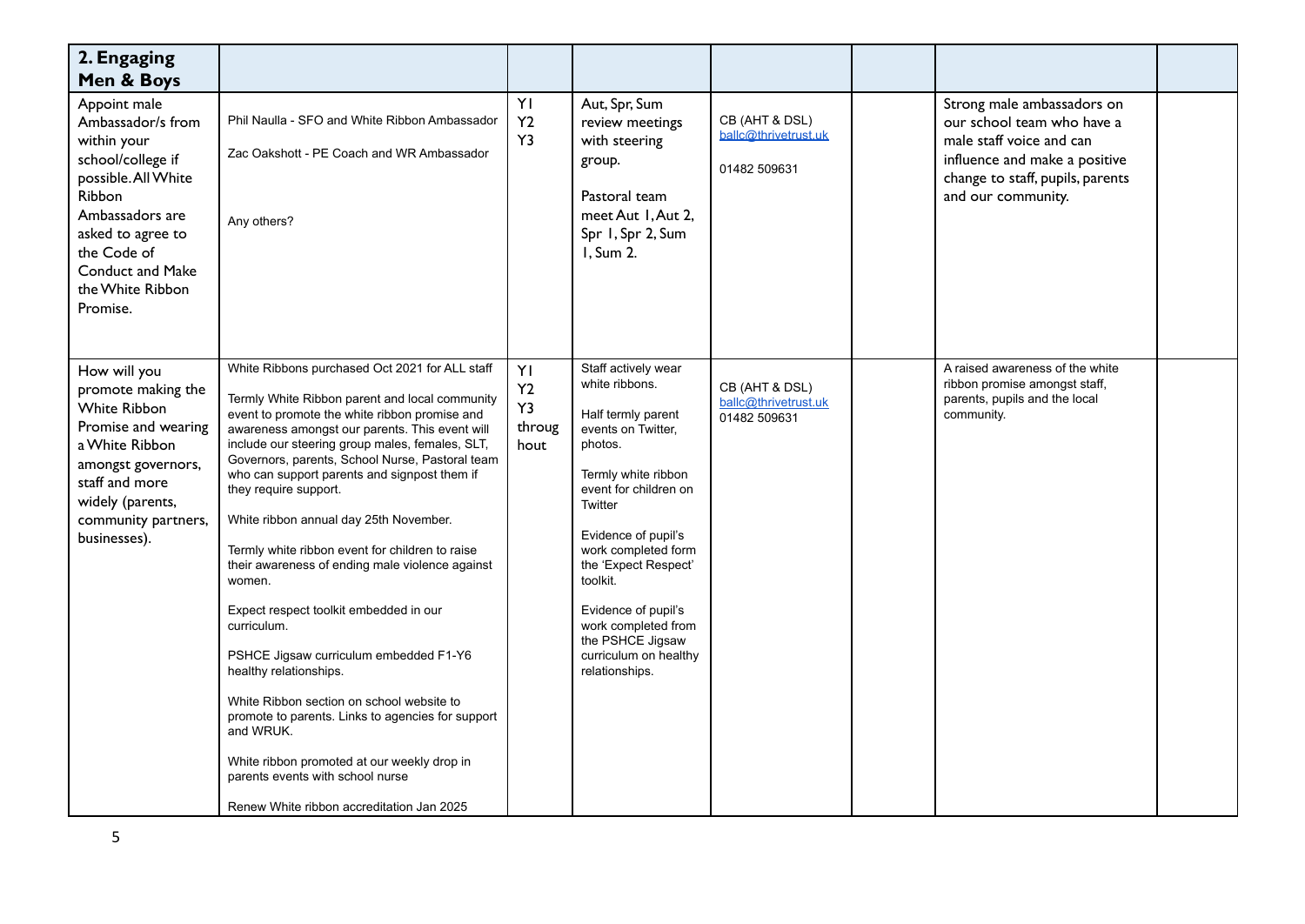| How will you<br>provide<br>opportunities for<br>Ambassadors and<br>Champions to<br>become well<br>informed about their<br>role and confident<br>about what men and<br>boys can do to<br>challenge violence<br>against women and<br>girls. | Steering group/pastoral team to meet termly to<br>plan initiatives and review action plan. Discuss<br>ways to ensure staff feel confident to challenge<br>violence against women and girls.<br>Pastoral and Safeguarding team to discuss<br>cases as they arise that involve male violence<br>against women and boys against girls. How can<br>we learn from this? What can we do differently<br>moving forward? Support for children, support for<br>parents -what is in place?<br>Steering group to have access to White Ribbon<br>website and printed resources to be well<br>informed. Sign up to WRUK newsletter.<br>Termly female pupil voice survey<br>Termly Male pupil voice survey<br>White ribbon ambassadors and champions<br>identified on the Junior Leadership Team (pupils) | YI<br>Y2<br>Y3<br>throug<br>hout | Meeting minutes<br><b>CPOMS</b> records<br>Pastoral and<br>Safeguarding team<br>interviews and case<br>studies<br>Female pupil voice<br>survey results<br>Male pupil voice<br>survey results                                                        | CB (AHT & DSL)<br>ballc@thrivetrust.uk<br>01482 509631 | Ambassadors and Champions on<br>the staff and pupil team feel<br>confident in their role and how they<br>can challenge violence against<br>women and girls.<br>Girls and boys feel confident to<br>identify, speak out and challenge<br>violence against women and girls<br>and know who to go to for help. |  |
|-------------------------------------------------------------------------------------------------------------------------------------------------------------------------------------------------------------------------------------------|---------------------------------------------------------------------------------------------------------------------------------------------------------------------------------------------------------------------------------------------------------------------------------------------------------------------------------------------------------------------------------------------------------------------------------------------------------------------------------------------------------------------------------------------------------------------------------------------------------------------------------------------------------------------------------------------------------------------------------------------------------------------------------------------|----------------------------------|-----------------------------------------------------------------------------------------------------------------------------------------------------------------------------------------------------------------------------------------------------|--------------------------------------------------------|-------------------------------------------------------------------------------------------------------------------------------------------------------------------------------------------------------------------------------------------------------------------------------------------------------------|--|
| 3. Changing<br><b>Culture</b>                                                                                                                                                                                                             |                                                                                                                                                                                                                                                                                                                                                                                                                                                                                                                                                                                                                                                                                                                                                                                             |                                  |                                                                                                                                                                                                                                                     |                                                        |                                                                                                                                                                                                                                                                                                             |  |
| How will you ensure<br>that all governors<br>and staff do not<br>engage in sexist,<br>harassing or abusive<br>behaviours?                                                                                                                 | Whistleblowing Policy in place<br>Safeguarding Policy in place.<br>Code of conduct policy in place.<br>Peer on peer and sexual abuse policy in place.<br>Staff feeling confident to approach SLT with<br>concerns and know that this will be investigated<br>and dealt with seriously.<br>Range of relevant staff training (as listed above).                                                                                                                                                                                                                                                                                                                                                                                                                                               | Y1<br>Y2<br>Y3                   | Whistleblowing Policy<br>in place<br>Safeguarding Policy<br>in place.<br>Code of conduct<br>policy in place.<br>Peer on peer and<br>sexual abuse policy<br>in place.<br>Evidence all staff and<br>Governors have read<br>and signed the<br>policies | Thrive Trust policy<br>team<br>SLT in school           | All staff clear that all staff and<br>Governors do not engage in sexist,<br>harassing or abusive behaviours and<br>if they do they are clear on reporting<br>procedures and understand that<br>these allegations will be fully<br>investigated and taken seriously.                                         |  |
| Demonstrate that<br>you have developed<br>a zero tolerance<br>approach to sexist,                                                                                                                                                         | incidents recorded on CPOMS under specific<br>categories and reported termly to Governors.<br>Parents informed.<br>Whistleblowing Policy in place                                                                                                                                                                                                                                                                                                                                                                                                                                                                                                                                                                                                                                           | Y1<br>Y2<br>Y3                   | <b>CPOMS Records</b><br><b>Whistleblowing Policy</b><br>in place                                                                                                                                                                                    | Thrive Trust policy<br>team<br>SLT in school           | All staff clear that all staff and<br>Governors do not engage in sexist,<br>harassing or abusive behaviours and<br>if they do they are clear on reporting<br>procedures and understand that                                                                                                                 |  |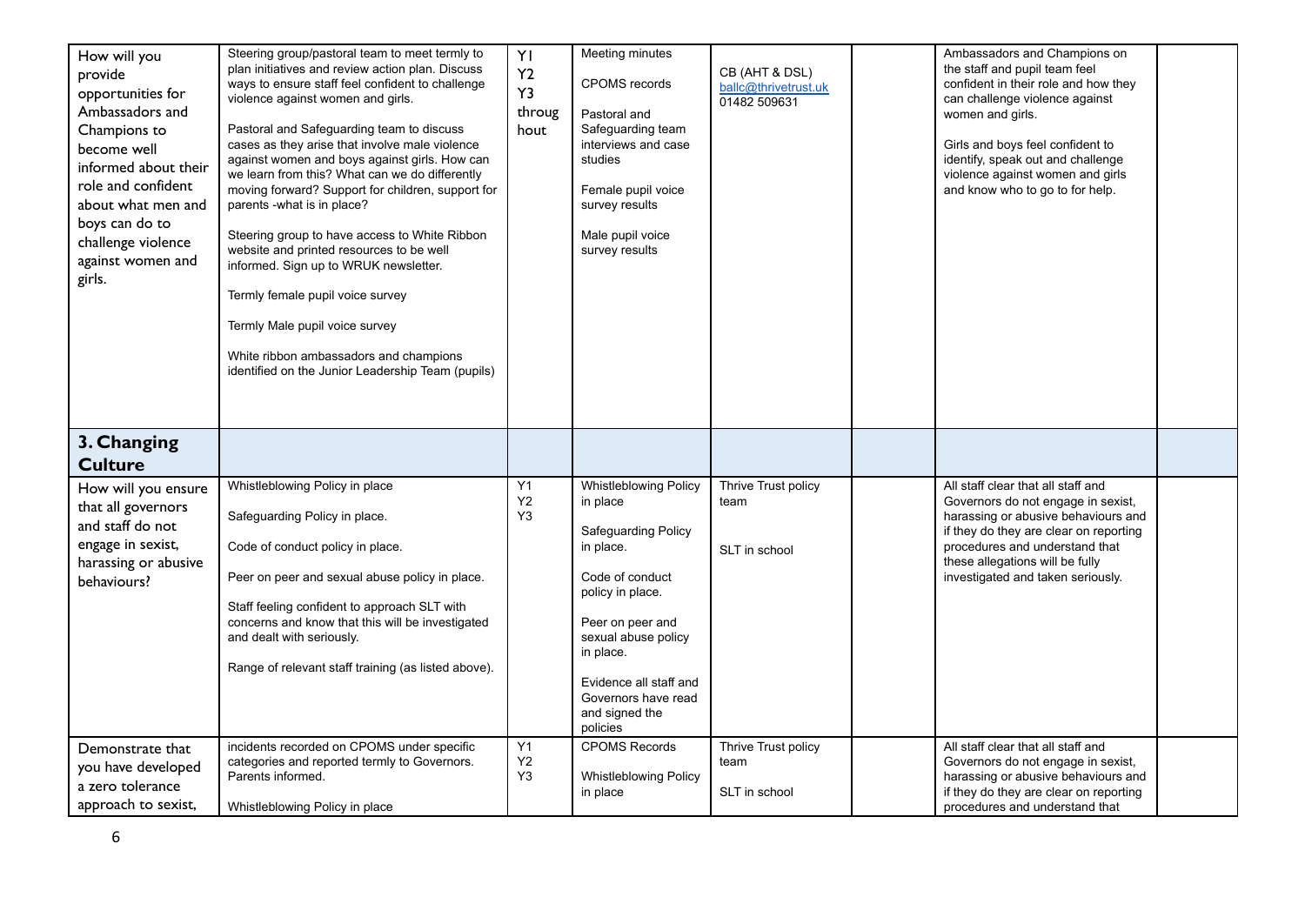| harassing or abusive<br>behaviours from<br>anyone associated<br>with the school.                                                                                                        | Safeguarding Policy in place.<br>Code of conduct policy in place.<br>Peer on peer and sexual abuse policy in place.<br>Staff feeling confident to approach SLT with<br>concerns and know that this will be investigated<br>and dealt with seriously.<br>Range of relevant staff training (as listed above).                                                                                                                                                      |                | Safeguarding Policy<br>in place.<br>Code of conduct<br>policy in place.<br>Peer on peer and<br>sexual abuse policy<br>in place.<br>Evidence all staff and<br>Governors have read<br>and signed the<br>policies                                                                     |                                                        | these allegations will be fully<br>investigated and taken seriously.                                                                                                                                                                                                |  |
|-----------------------------------------------------------------------------------------------------------------------------------------------------------------------------------------|------------------------------------------------------------------------------------------------------------------------------------------------------------------------------------------------------------------------------------------------------------------------------------------------------------------------------------------------------------------------------------------------------------------------------------------------------------------|----------------|------------------------------------------------------------------------------------------------------------------------------------------------------------------------------------------------------------------------------------------------------------------------------------|--------------------------------------------------------|---------------------------------------------------------------------------------------------------------------------------------------------------------------------------------------------------------------------------------------------------------------------|--|
| Demonstrate that<br>you have developed<br>a clear system for<br>identifying, assessing<br>and reporting<br>incidents of sexism,<br>harassment, abuse,<br>sexual assault or<br>violence. | Incidents recorded on CPOMS under specific<br>categories and reported termly to Governors.<br>Parents informed.<br>Whistleblowing Policy in place<br>Safequarding Policy in place.<br>Code of conduct policy in place.<br>Peer on peer and sexual abuse policy in place.<br>Staff feeling confident to approach SLT with<br>concerns and know that this will be investigated<br>and dealt with seriously.<br>Range of relevant staff training (as listed above). | Y1<br>Y2<br>Y3 | <b>CPOMS</b> records<br><b>Whistleblowing Policy</b><br>in place<br>Safeguarding Policy<br>in place.<br>Code of conduct<br>policy in place.<br>Peer on peer and<br>sexual abuse policy<br>in place.<br>Evidence all staff and<br>Governors have read<br>and signed the<br>policies | Thrive Trust policy<br>team<br>SLT in school           | All staff clear that all staff and<br>Governors do not engage in sexist,<br>harassing or abusive behaviours and<br>if they do they are clear on reporting<br>procedures and understand that<br>these allegations will be fully<br>investigated and taken seriously. |  |
| How will you ensure<br>that materials and<br>resources do not<br>use abusive or sexist<br>wording or imagery?                                                                           | All resources and materials are devised by teams<br>through collaborative planning and internally<br>moderated to ensure no abusive or sexist<br>wording is used.<br>Robust online filtering system to filter content that<br>includes sexist and abusive wording and<br>imagery.<br>ESafety is included in the computing curriculum<br>to ensure pupils are aware of how to stay safe<br>online.                                                                | Y1<br>Y2<br>Y3 | Evidence of materials<br>being used in<br>classrooms<br>containing no sexist<br>or abusive wording or<br>imagery.                                                                                                                                                                  | CB (AHT & DSL)<br>ballc@thrivetrust.uk<br>01482 509631 | Staff, pupils and parents are<br>immersed in a culture at Chiltern<br>Primary School that challenges<br>stereotypes, celebrates individuality<br>and ensures no abusive or sexist<br>content is used in any format.                                                 |  |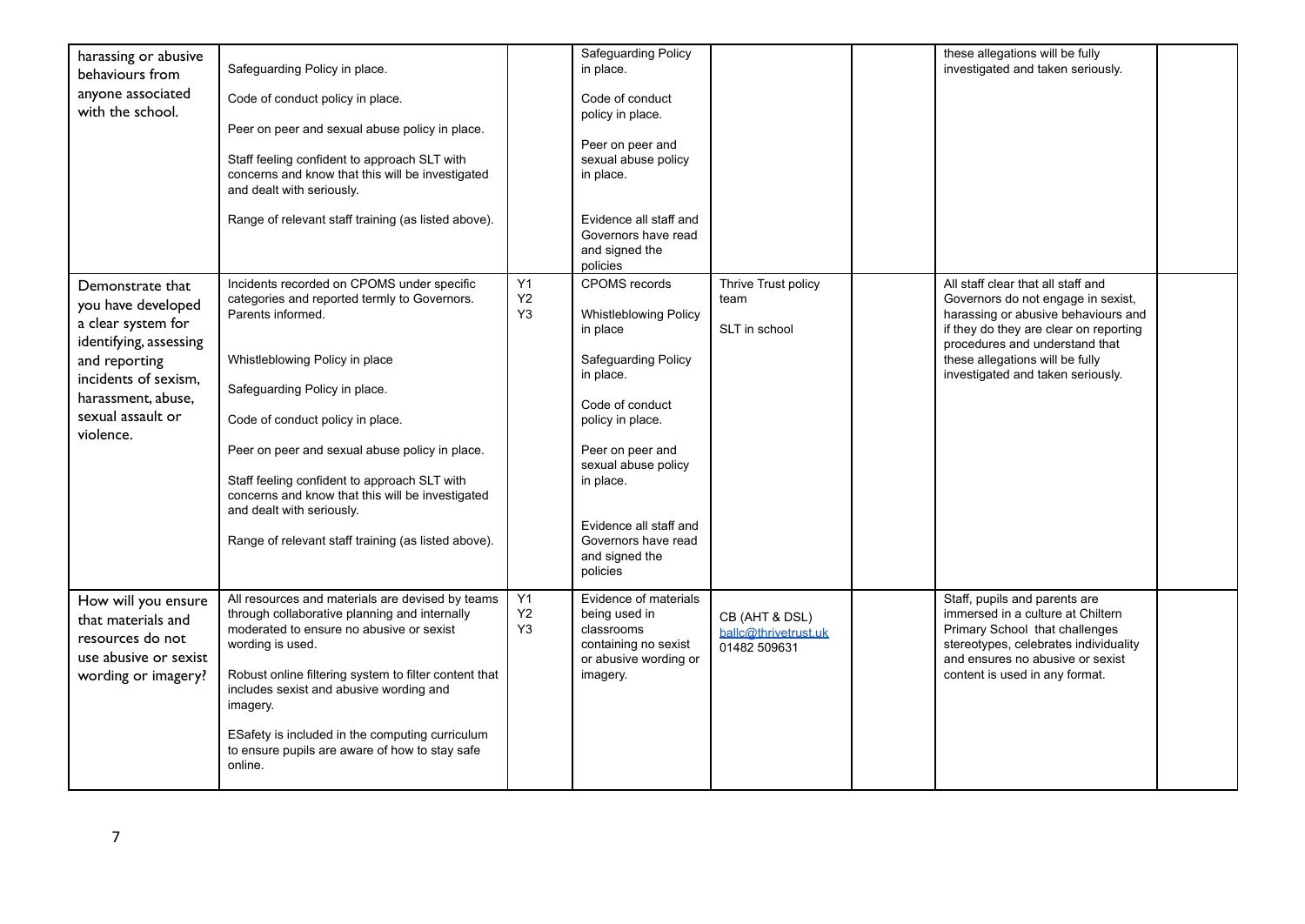|                                                                                                                                                                                                                                                                               | Parents are aware of how to keep their children<br>safe online. ESafety section on the school<br>website.<br>Summer 23- Online Safety training<br>Autumn 23- Raising awareness of LGBT training<br>Esafety parent workshops termly                                                                                                                                                                                                                                                                                                                                                                                                                                                                                                                                                                                                                                                                                                                                                                                                                                                                                                                                                                                                                                       |                            |                                                                                                                                                                                      |                                                        |                                                                                                                                                                                                                                                                 |  |
|-------------------------------------------------------------------------------------------------------------------------------------------------------------------------------------------------------------------------------------------------------------------------------|--------------------------------------------------------------------------------------------------------------------------------------------------------------------------------------------------------------------------------------------------------------------------------------------------------------------------------------------------------------------------------------------------------------------------------------------------------------------------------------------------------------------------------------------------------------------------------------------------------------------------------------------------------------------------------------------------------------------------------------------------------------------------------------------------------------------------------------------------------------------------------------------------------------------------------------------------------------------------------------------------------------------------------------------------------------------------------------------------------------------------------------------------------------------------------------------------------------------------------------------------------------------------|----------------------------|--------------------------------------------------------------------------------------------------------------------------------------------------------------------------------------|--------------------------------------------------------|-----------------------------------------------------------------------------------------------------------------------------------------------------------------------------------------------------------------------------------------------------------------|--|
| Ensure that the<br><b>PSHE</b> curriculum<br>introduces White<br>Ribbon UK and<br><i>includes</i><br>age-appropriate<br>lessons on the<br>following:<br>What is<br>gender-base<br>d violence<br>Healthy<br>Relationshi<br>ps<br>Consent<br>Where to<br>get advice<br>and help | Each class to have an assembly to<br>acknowledge/launch the event/sharing the white<br>ribbon promise<br>Each class to sign up to the white ribbon<br>promise.<br>Expect Respect - classroom resources - Expect<br>Respect - Women's Aid<br>White Ribbon Materials promoted in class<br>- White Ribbon Day 2021 - White Ribbon UK<br>Making your own White Ribbon display in<br>classes- white ribbon on doors using real ribbon.<br>Making the White Ribbon pledge, making your<br>own school pledge and display on class doors<br>with the ribbon.<br>Through Jigsaw PSCHE age appropriate lessons<br>weekly lessons focus on healthy/ unhealthy<br>relationships/bullying and peer on peer abuse<br>Wear something white as part of a non-uniform<br>day on annual White ribbon day.<br>White Ribbon biscuit sale using funds to support<br>local domestic abuse charity- children make and<br>sell.<br>#Pictures shared on social media - be active on<br>social media and spread the word using<br>#WhiteRibbon #AllMenCan #MakeThePromise<br>Hear student voices termly (surveys) regarding<br>sexual abuse/harassment/domestic abuse<br>Working with our Junior Leadership Team<br>members to come up with own ideas or joint<br>working on the above suggestions | Y1<br>Y2<br>Y <sub>3</sub> | White ribbons on<br>classroom doors with<br>our white ribbon<br>promise<br>Kind hands, kind feet,<br>kind words to all. We<br>are a no violence<br>school. We respect<br>each other. | CB (AHT & DSL)<br>ballc@thrivetrust.uk<br>01482 509631 | Through a comprehensive PSHE<br>curriculum taught from F1-Y6 (3-11<br>years old) we introduce White<br>Ribbon UK. Pupils understand<br>gender based violence, healthy<br>relationships, consent, and where to<br>access support at an<br>age-appropriate level. |  |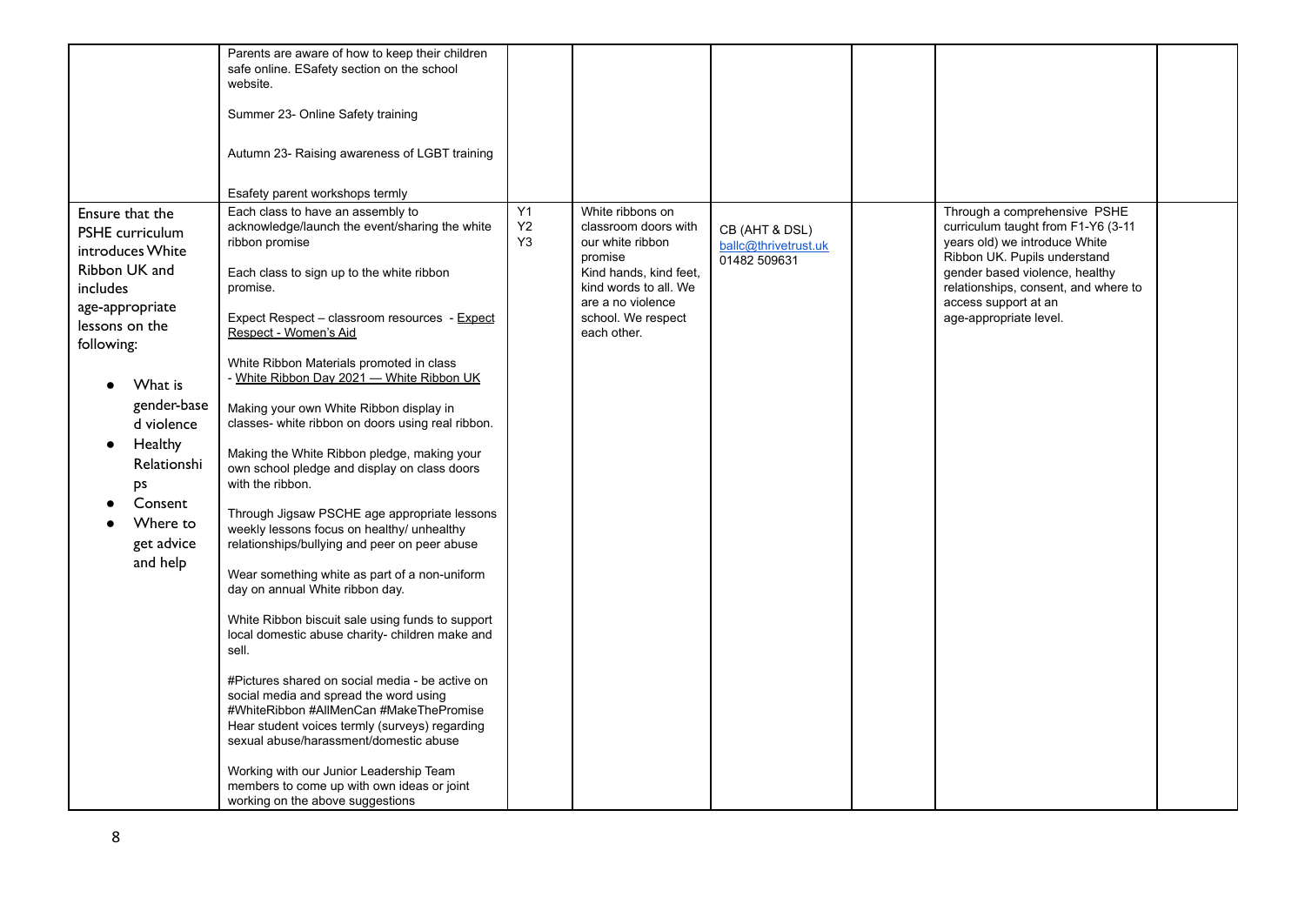| 4. Raising<br><b>Awareness</b>                                                                                                                                                                                                                          |                                                                                                                                                                                                                                                                                                                                                                          |                            |                                                                                      |                                                                         |                                                                                                                                                                                                                              |  |
|---------------------------------------------------------------------------------------------------------------------------------------------------------------------------------------------------------------------------------------------------------|--------------------------------------------------------------------------------------------------------------------------------------------------------------------------------------------------------------------------------------------------------------------------------------------------------------------------------------------------------------------------|----------------------------|--------------------------------------------------------------------------------------|-------------------------------------------------------------------------|------------------------------------------------------------------------------------------------------------------------------------------------------------------------------------------------------------------------------|--|
| Demonstrate that<br>you have developed<br>a comprehensive<br>communications<br>plan for governors,<br>staff, students and<br>parents, that<br>identifies engaging<br>with men and boys<br>against violence<br>against women and<br>girls as a key goal. | A comprehensive 3 year action plan to gain white<br>ribbon accreditation shared with Governors, staff<br>and pupils via the Junior Leadership Team.<br>Chair of Governor in the steering group is a<br>White Ribbon champion.<br>Possible parent to join the steering group?                                                                                             | Y1<br>Y2<br>Y <sub>3</sub> | <b>Action Plan</b>                                                                   | CB (AHT & DSL)<br>ballc@thrivetrust.uk<br>01482 509631                  | Governors, staff, pupils are well<br>informed about white ribbon UK.                                                                                                                                                         |  |
| Ensure information<br>about where people<br>experiencing<br>violence and abuse<br>can get help and<br>advice is clearly<br>displayed.                                                                                                                   | We have all resources from Hull DAP<br>electronically in the top 10 languages to share<br>with parents at parent events.<br>Termly parents events to raise awareness and<br>provide support, a safe place for parents.<br>White Ribbon section on the school website                                                                                                     | Y1<br>Y2<br>Y <sub>3</sub> | Website<br>Parent events                                                             | CB (AHT & DSL)<br>ballc@thrivetrust.uk<br>01482 509631<br>Pastoral team | Staff, parents, pupils<br>experiencing violence are fully<br>aware of where to get help and<br>advice.<br>Chiltern Primary School is a safe<br>place for parents to disclose and<br>access the help and advice they<br>need. |  |
| Display the<br>commitment to WR<br>and logo in a wide<br>range of settings<br>such as website,<br>signage and<br>promotional<br>materials.                                                                                                              | White ribbon section on the school website<br>White ribbons on all classroom doors and<br>children sign up to the white ribbon promise of<br>'Kind hands, kind feet, kind words to all. We are<br>a no violence school. We respect each other.'<br>All staff wear white ribbons.<br>White ribbon posters and resources handed out<br>to parents at termly parent events. | Y1<br><b>Y2</b><br>Y3      | School website<br>Staff wearing white<br>ribbons<br>Classroom doors<br>Parent events | CB (AHT & DSL)<br>ballc@thrivetrust.uk<br>01482 509631                  | All staff, pupils, parents to be well<br>aware of white ribbon UK and<br>how to access help and advice.                                                                                                                      |  |
| Encourage all staff<br>to wear a White<br>Ribbon all year<br>round.                                                                                                                                                                                     | White ribbons purchased for ALL staff and all<br>encouraged to wear<br>All staff to have a white ribbon on their classroom<br>door with a white ribbon promise that the class<br>have signed.                                                                                                                                                                            | Y1<br>Y2<br>Y3             | Staff wearing white<br>ribbons<br>Classroom doors                                    | All staff<br>Encouraged by SLT<br>team.                                 | All staff to fully support White<br>ribbon UK and it's ethos and<br>values.                                                                                                                                                  |  |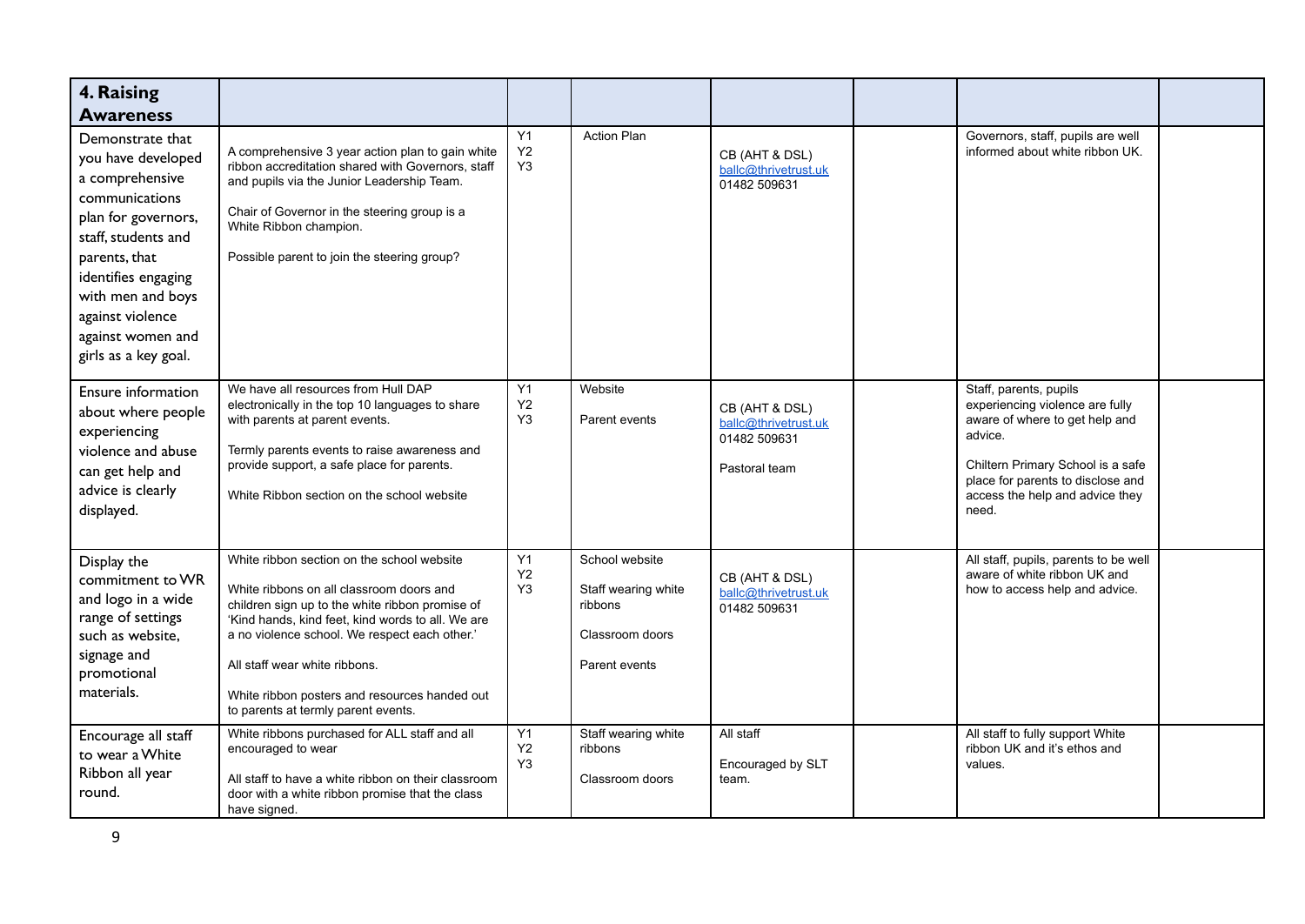| Display and utilise<br><b>White Ribbon</b><br>awareness raising<br>materials all year<br>round.                                                                                                                                                                         | Termly White ribbon Parent event to promote<br>materials<br>Weekly parent event where White ribbon and<br>Hull DAP resources are readily available<br>White Ribbon section on the school website.                                                                                                                                                                                                                                                                                                                                                                                                                                                                                                                                                                                                                                                                                                                                                                                                                                                                                                                                                 | Y1<br>Y2<br>Y <sub>3</sub> | School website<br>Resources available<br>at weekly parent<br>event<br>White ribbon termly<br>event                                                                                   | CB (AHT & DSL)<br>ballc@thrivetrust.uk<br>01482 509631                                                                                                      | All staff, pupils, parents to be well<br>aware of white ribbon UK and<br>Hull DAP and how to access help<br>and advice.                                                                                                                                                      |  |
|-------------------------------------------------------------------------------------------------------------------------------------------------------------------------------------------------------------------------------------------------------------------------|---------------------------------------------------------------------------------------------------------------------------------------------------------------------------------------------------------------------------------------------------------------------------------------------------------------------------------------------------------------------------------------------------------------------------------------------------------------------------------------------------------------------------------------------------------------------------------------------------------------------------------------------------------------------------------------------------------------------------------------------------------------------------------------------------------------------------------------------------------------------------------------------------------------------------------------------------------------------------------------------------------------------------------------------------------------------------------------------------------------------------------------------------|----------------------------|--------------------------------------------------------------------------------------------------------------------------------------------------------------------------------------|-------------------------------------------------------------------------------------------------------------------------------------------------------------|------------------------------------------------------------------------------------------------------------------------------------------------------------------------------------------------------------------------------------------------------------------------------|--|
| How will you mark<br>the following dates:<br>November 25 <sup>th</sup> :<br>White Ribbon Day-<br>the International<br>Day to End Male<br>Violence Against<br>Women.<br>November 25 <sup>th</sup> -<br>10 <sup>th</sup> December: the<br>following 16 days of<br>action. | Each class to have an assembly to<br>acknowledge/launch the event/sharing the white<br>ribbon promise<br>Each class to sign up to the white ribbon<br>promise.<br>Expect Respect - classroom resources taught<br>- Expect Respect - Women's Aid<br>White Ribbon Materials promoted in class<br>- White Ribbon Day 2021 - White Ribbon UK<br>Making your own White Ribbon display in<br>classes- white ribbon on doors using real ribbon.<br>Making the White Ribbon Pledge making your<br>own school pledge and display on class doors<br>with the ribbon.<br>Through Jigsaw PSCHE age appropriate lessons<br>weekly lessons focus on healthy/ unhealthy<br>relationships/bullying and peer on peer abuse<br>Wear something white as part of a non-uniform<br>day on annual White ribbon day.<br>White Ribbon biscuit sale using funds to support<br>local domestic abuse charity- children make and<br>sell.<br>#Pictures shared on social media - be active on<br>social media and spread the word using<br>#WhiteRibbon #AllMenCan #MakeThePromise<br>Hear student voices termly (surveys) regarding<br>sexual abuse/harassment/domestic abuse | YI<br>Y2<br>Y3             | White ribbons on<br>classroom doors with<br>our white ribbon<br>promise<br>Kind hands, kind feet,<br>kind words to all. We<br>are a no violence<br>school. We respect<br>each other. | All staff responsible,<br>CB to coordinate as<br>SLT ensuring meeting<br>time scales and offer<br>advice and support for<br>delivery and<br>implementation. | Through a comprehensive,<br>embedded PSHE curriculum<br>taught from F1-Y6 (3-11 years<br>old) we introduce White Ribbon<br>UK. Pupils understand gender<br>based violence, healthy<br>relationships, consent, and<br>where to access support at an<br>age-appropriate level. |  |